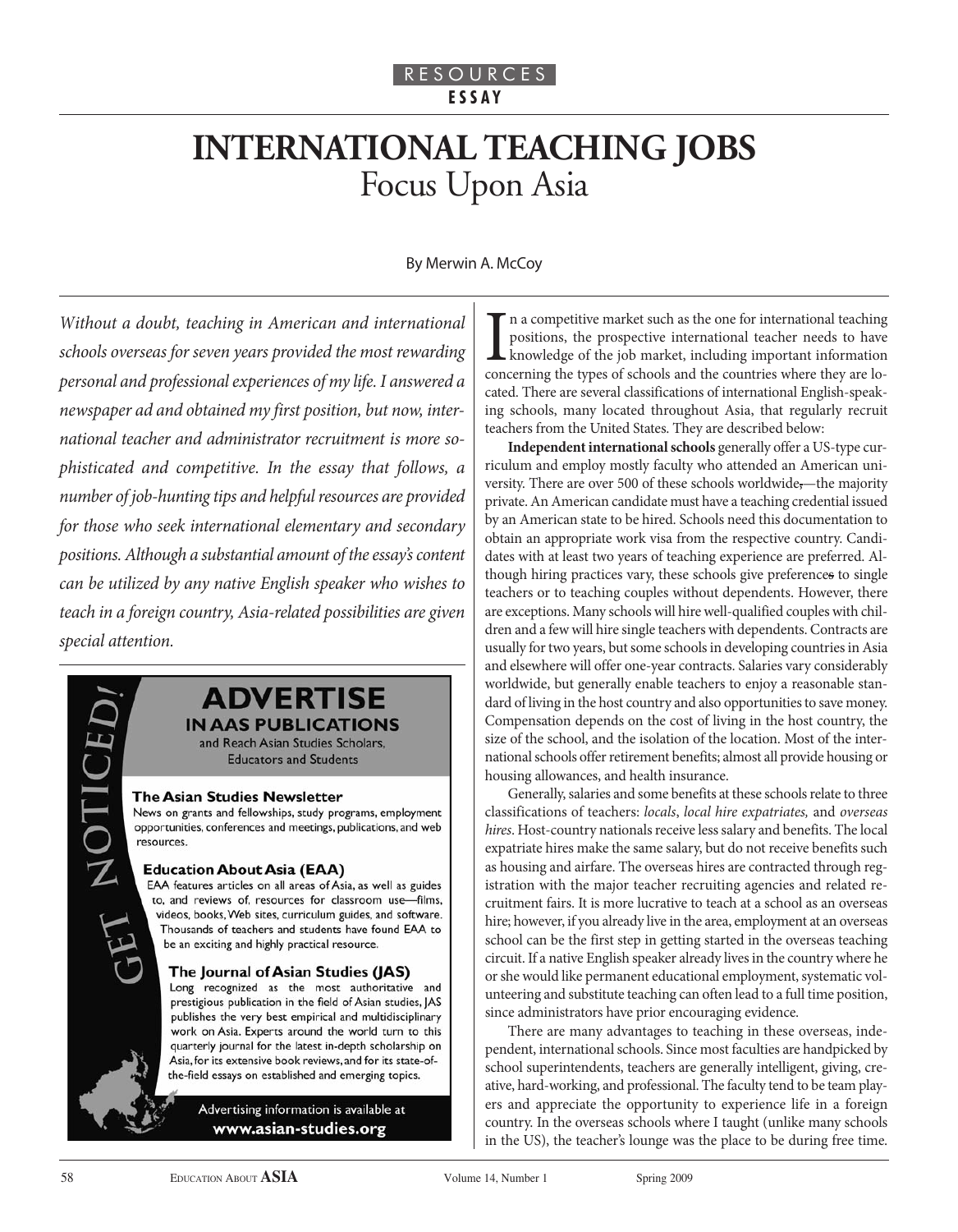### R E S O U R C E S **E S S A Y**

The exchange of ideas and knowledge with some of the best teachers in the world was a real treat and enabled me to grow as a teacher and as a person. After-school hours were often shared by colleagues who had much to offer in the way of friendship and expertise in a variety of subjects. Especially in the more prestigious schools, one of the biggest attractions of teaching overseas is being part of the school faculty.

Independent international school students and parents are another asset. Class sizes are small and consist of mostly high-achieving, wellbehaved youngsters from all over the world. For example, in 2006, the International School of Bangkok, with a K-12 enrollment of almost 2,000, revealed that twenty percent of its students were from Thailand ("host country nationals"), thirty-four percent were from the US, and forty-six percent were identified as "third country nationals," kids coming from all over Asia and the world. At Escola Graduada, the international school in Sao Paulo, Brazil, students in my seventh grade social studies classes were from every country in South America; there were also many students of European and Asian families. Japanese students made up about ten percent of my classes, as Sao Paulo has one of the largest Japanese populations living outside of Japan.

**Privately owned language institutes** offer the most opportunities for non-credentialed individuals to teach English overseas. Some programs require formal credentials to teach, such as certification in Teaching English as a Foreign or Second Language (TEFL, TESL, or ESL). However, many programs and teach-abroad opportunities do not require any expertise other than being a native English speaker and having a college degree. Lucia Novara lists the advantages and disadvantages of securing a position through a placement program in the United States, such as through Japan Exchange and Teaching (JET) Program and AEON.<sup>1</sup> JET, sponsored by the Japanese government, offers teaching opportunities in elementary and secondary schools for college graduates. Advantages of the program include knowing before departure that you have a secure work visa, a job, and set income. However, the application process consists of several stages, and competition can be keen in certain regions of the US or other English-speaking nations. The Japanese Consulate General's office is the best source of information on the JET program.

ESL teachers can use other strategies in finding work in Asia. Positions can be secured before leaving the states or after arriving at the final destination. These programs and organizations, like CIEE (The Council on International Educational Exchange) and CEAIE (China Education Association for International Exchange), place teachers and assist them in acquiring work visas and placements. Interestingly, individuals are often successful in obtaining teaching positions by first traveling to the country on their own and then finding work. Novara suggests that you obtain a tourist visa before leaving. After a contract is signed, the employer often will help you get a work visa. This is particularly common in China and Korea, but is not legal in Japan. In her article, Novara provides job-hunting tips and an English-teaching "scouting report" on teaching opportunities in a variety of Asian countries. She concludes that because of the prevailing poverty, the English teaching job market is not good in South Asia between Pakistan and the Philippines. Also, since Singapore, Malaysia, and Brunei employ teachers from Britain, job-hunting for Americans is difficult in these countries.

Several universities have programs that place students in Englishteaching positions overseas while at the same time offering courses

# FRANKLIN R. **BUCHANAN PRIZE**

# **CALL FOR SUBMISSIONS**

The Association for Asian Studies (AAS) invites submissions for the Franklin R. Buchanan Prize. Established in 1995 by the AAS Committee on Educational Issues and Policy and the Committee on Teaching about Asia, the prize is awarded annually to recognize an outstanding curriculum publication on Asia designed for any educational level, elementary through university.

The winning submission will reflect current scholarship, present innovative teaching strategies, and make a significant impact on the intended audience. Submissions must have been published after January 1, 2008, and include extensive teaching strategies in order to be considered. Various formats are acceptable, including print, CD, video, and online formats. Submissions that address underrepresented regions of Asia are encouraged.

The 2010 Buchanan prize will be awarded to the author of the work at the AAS Annual Meeting in Philadelphia, March 25-28, 2010. The prize includes a \$1,000 monetary award and a oneyear membership to AAS.

### Submissions are due November 1, 2009.

For more information and a submission form, please contact the Chair of the Committee:

Krista Forsgren Phone: (404) 556-9108 E-mail: kforsgren@gmail.com

To view past awards, visit the AAS Web site: http://www.asian-studies.org/publications/ book-prizes.htm.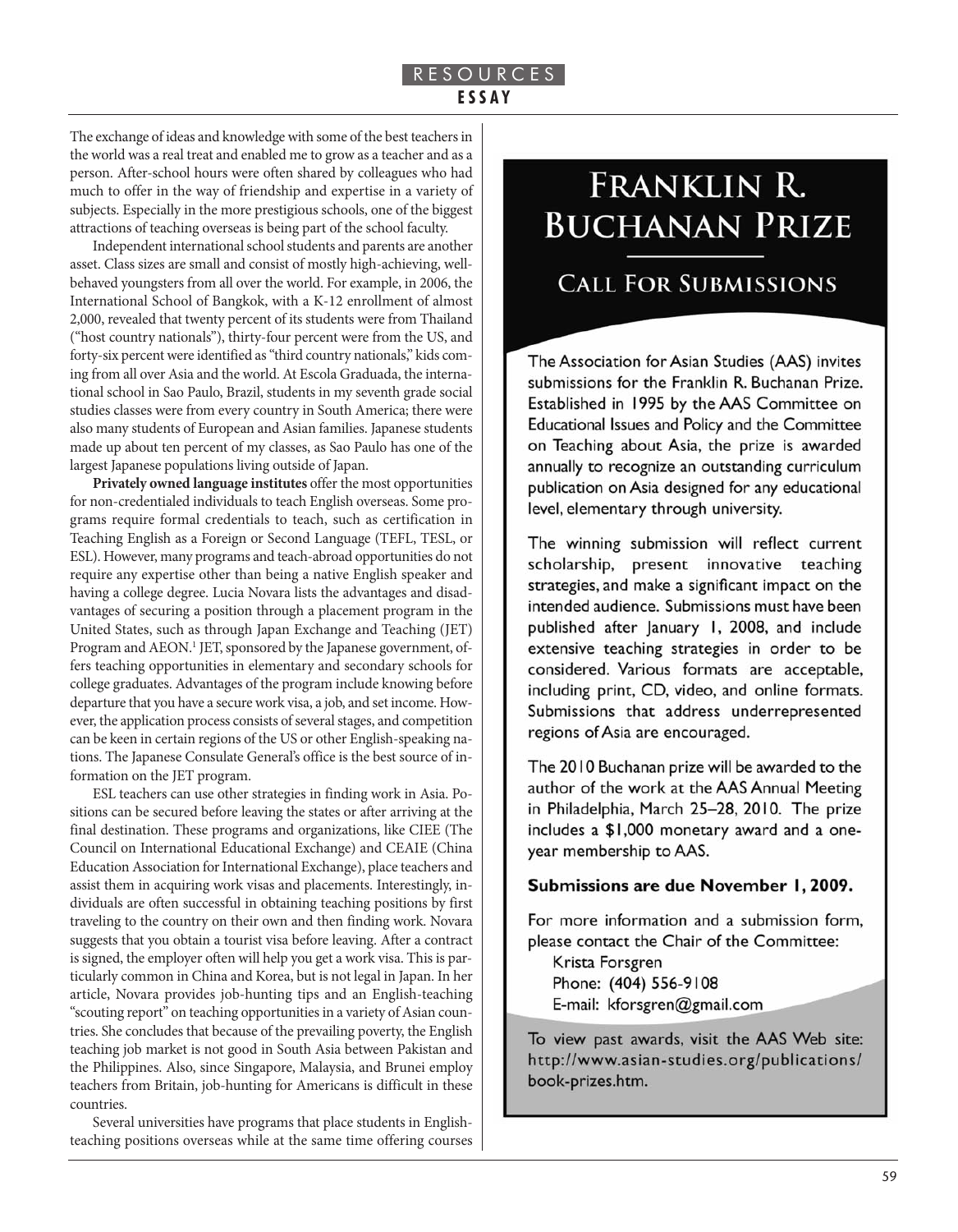# **SUCCESS BREEDS SUCCESS.**

*The best way to secure a good teaching position overseas, or any job for that matter, is to be successful in your present one.*

towards ESL certification. I taught English at the University of Shenzhen (China) Middle school in 1998–99 in one such program that was affiliated with the University of Memphis. This was an excellent experience, one quite different from what I found in the independent international schools. In this program (which was discontinued as a result of the SARS outbreak in South China several years ago), Chinese school administrators placed American teachers in elementary and secondary schools after undergoing interviews with principals, who also observed them teaching actual English lessons to Chinese students. Unlike most private international schools worldwide, teachers in Shenzhen lived in school campus housing. Salaries were below average, but the program offered credit in the Memphis ESL degree program, free tuition and, last but not least, a chance to live and work in China! Similar "Teach in China" programs exist in other American institutions of higher education, such as those at Marshall and Drake Universities.

**The US Department of Defense** operates about 220 K–12 schools all over the world; in Asia, most are located on military bases in Japan, Korea, and The Philippines. DoDDS (Department of Defense Dependents Schools) hires teachers in the US with appropriate teaching certification and operate similarly to public schools in the US. The application process is extensive and competitive. The facilities and teaching environments are generally high quality; students are children of military and civilian personnel working on the bases. While teaching

seventh grade social studies at DoDDS' Wiesbaden (Germany) Middle school, I had an excellent salary and great benefits, along with opportunities to travel all over Germany and Europe. Teachers in DoDDS schools pay federal and social security taxes because they are federal employees. In other educational environments described earlier, the income of US citizens is generally excluded, although teachers must file a US tax return. In 2008, this income total must have exceeded \$87, 600 and employees must have been physically present in the foreign country for at least 330 days of the year.

**The US Department of State** is also in the K–12 education business, and its Office of Overseas Schools operates almost 200 schools in many of the world's capitals. Working conditions for teachers vary considerably in these schools. Both DoDDS and the US State Department have publications that describe the schools they operate.

#### **SUCCESSFUL JOB HUNTING PROCEDURES**

Success breeds success. The best way to secure a good teaching position overseas, or any job for that matter, is to be successful in your present one. Overseas administrators of English language schools, particularly those operated on an American model or by Europeans, will look very closely at letters of recommendation, as well as who wrote them. If possible, you should have positive, confidential letters written by present and former principals or supervisors sent to prospective employers overseas, or to the various placement agencies described in this article. Principals and superintendents of independent, private overseas schools will often contact supervisors before making hiring decisions.

Before contacting schools, obtain a listing of the overseas schools and their relevant information, such as the school description and application process. A good way to access up-to-date listings is through the TIE (The International Educator). This publication offers a free guide to teaching overseas, as well as full and online subscriptions, which include access to international teaching job ads placed by hun-

# REACH

YOUR SPECIALIZED ASIAN STUDIES Audience

# AAS Mailing Labels

# Choose from the following:

- The AAS Membership List-approximately 8,000 scholars, students, and others interested in East. South, and Southeast Asia.
- The "Subscriber List"-1,500 libraries and other organizations that purchase publications from the Association for Asian Studies.
- List of Asian Studies Programs, Centers, and Institutes in universities in the US and around the world.

#### **CHARGES:**

\$130/1,000 for cheshire labels, pressure-sensitive labels, or digital one-time use.

### Specialized selections possible

Please contact Teresa Spence at tspence@asian-studies.org.

Association for Asian Studies, Inc., 1021 E. Huron Street, Ann Arbor, MI 48104 USA Tel: 734-665-2490; Fax: 734-665-3801; E-Mail: tspence@asian-studies.org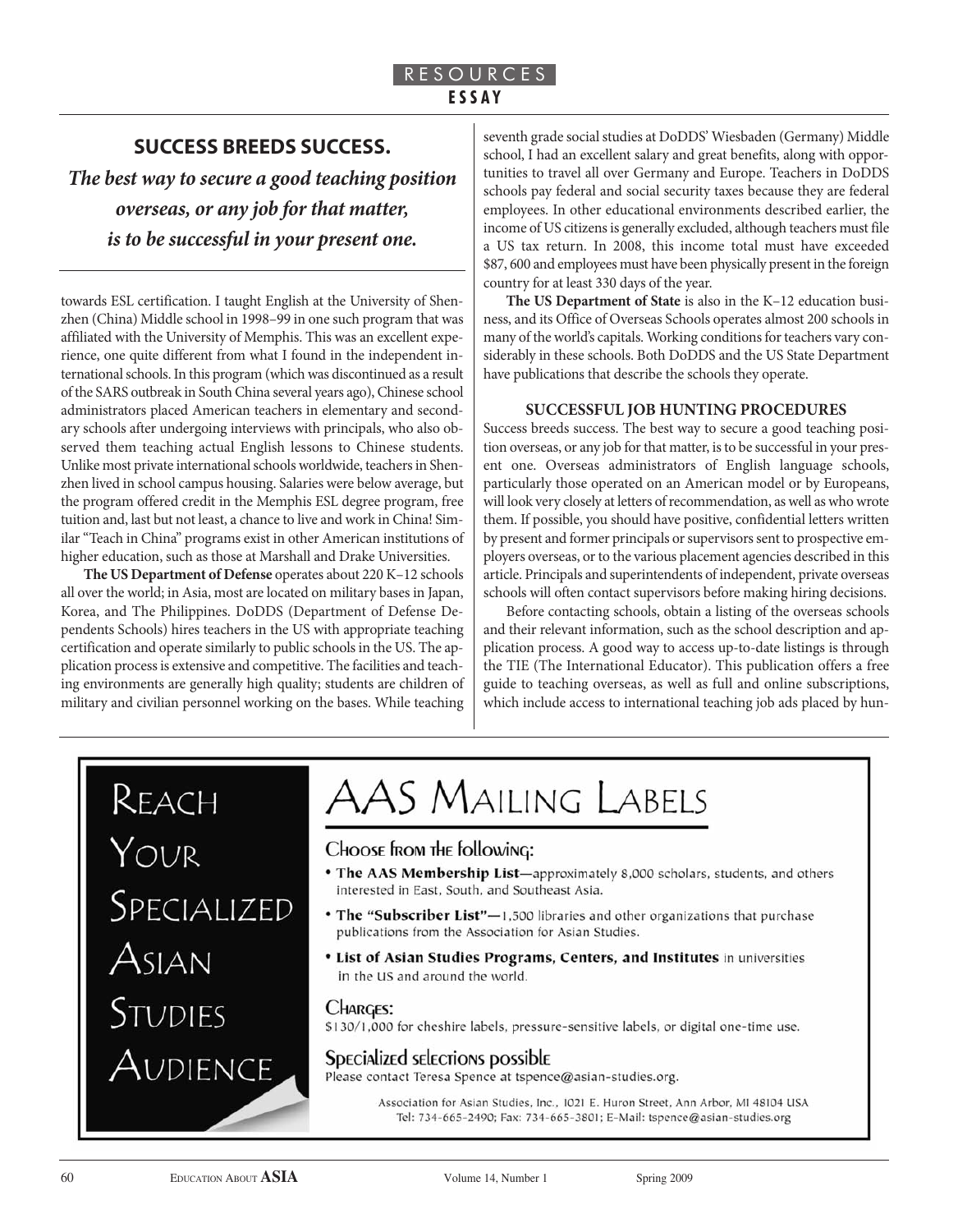*Overseas administrators give preference to candidates who are healthy, energetic, have overseas experience (at least in travel), and can work in extra-curricular activities, especially sports.*

dreds of overseas schools. TIEonline gives candidates information about recruitment fairs, instant job notification of openings in particular fields, and helpful hints on securing an overseas position. Some of these suggestions include: (1) Start your search early. Contact schools that you are interested in by November, providing a cover letter, resume, transcripts, and at least two letters of recommendation. (2) After researching the agencies that specialize in placing teachers overseas, select one that fits your needs. Consider location, dates, and which schools will be represented at their recruiting fairs. (3) If a school wants to interview you at a particular fair, register for that fair. Once registered, you can arrange other interviews at this location.

Most successful candidates for teaching positions in private international schools register with recruitment agencies; recruitment "fairs" are set up later, usually in February or early March, that attract school administrators from all over the world. Most agencies schedule several fairs during the year at various locations in the US and abroad. Before interviews take place at the fair, registrants establish a file with the agency, which usually includes a fee, resume, letters of recommendation, and some additional forms. The agencies match the needs of the schools to the qualifications of the candidates. The candidates' files can be forwarded to the schools with suitable openings and arrangements made for interviews at the fairs. According to TIE, the number of schools attending the fairs may run from twenty to 120.

Most candidates at these overseas teaching fairs will have opportunities to interview with several schools over the course of the two to three day fair. The personal interview is particularly important in the hiring process, more so than in most teaching openings in the US. Overseas administrators give preference to candidates who are healthy, energetic, have overseas experience (at least in travel), and can work in extra-curricular activities, especially sports. Principals try to determine how well a candidate is likely to "fit in" at their school in Japan, Thailand, or in Europe. Consequently, it is imperative for teaching prospects to convey a team-player image during the interview, which may last for an hour or more.

Below is a list of several of the largest overseas recruiting agencies, their related job fairs, organizations that recruit in the United States for English language teachers, and information sources for finding teaching jobs in Asia:

**International Schools Services (ISS)**. Since 1955, this organization has placed over 15,000 teachers, administrators, and educational specialists in more than 300 schools abroad. The application/file establishment fee is \$185 and must accompany the completed application. The fee for attending a recruiting fair is \$290; attendance at the fair is not required but recommended. For more information, contact Educational Staffing at edustaffing@iss.edu or 609-452-0990.

### **International Schools in China**

By Lucia Buchanan Pierce

There is variety in international schools and the experience you have teaching at them will differ, depending on the kind of school in which you work.

In China there are five types of international schools. 1) Independent international schools that are mentioned in this article and most closely resemble American schools in terms of curriculum and contractual issues. 2) Independent international schools run by European school organizations. 3) International schools run by foreign companies or organizations in which contracts/benefits and curriculum are determined by a board which may or may not make these decisions based on American standards. 4) International schools that are affiliated with local schools and are operated under local laws (e.g., Shanghai High School is a top-ranked high school and has an affiliated international school). Only students with foreign passports or green cards may attend. These schools have a mix of foreign and Chinese teachers, usually use English as the primary teaching language, and often have a mix of IB/AP and sometimes A-levels. Teachers are hired under Chinese labor law, and benefits, salaries, and duties are specific to each school and usually negotiated on a case-by-case basis rather than on a salary/benefit scale. 5) International schools that are privately owned by Chinese companies. These schools are open to Chinese nationals as well as foreign students and often have a large percentage of Chinese students. They usually have a majority of Chinese teachers but bring in foreign teachers; classes are taught in Chinese and English. IB and/or A-levels programs are increasingly popular. Contracts, salaries/benefits are on a case-bycase basis and there is no scale.

Benefits for the latter two types of schools are limited and there is no pension. Health benefits differ but are limited and usually do not cover overseas care. Housing is sometimes included—usually free housing on campus and occasionally small stipends should a teacher choose to live off campus. Working conditions are mixed. These schools rarely, if ever, use job fairs or work with overseas recruiting agencies, but depend on contacts, walk-ins, resumes through e-mail, or through organizations such as joyjobs.com that do not have the same selective process as recruiting agencies. The salaries are considerably less than the first three types of schools. The experiences in the latter two usually involve cultural immersion and can be challenging and difficult, but also extraordinary and wonderful.

**LUCIA BUCHANAN PIERCE** is Partner in Shanghai Education Consulting Associates. She was the co-director of Fudan International School and the founding director of the Chinese Studies Program at Sidwell Friends School. She served as head of education at the Freer Gallery of Art and the Arthur M. Sackler Gallery at the Smithsonian Institution.